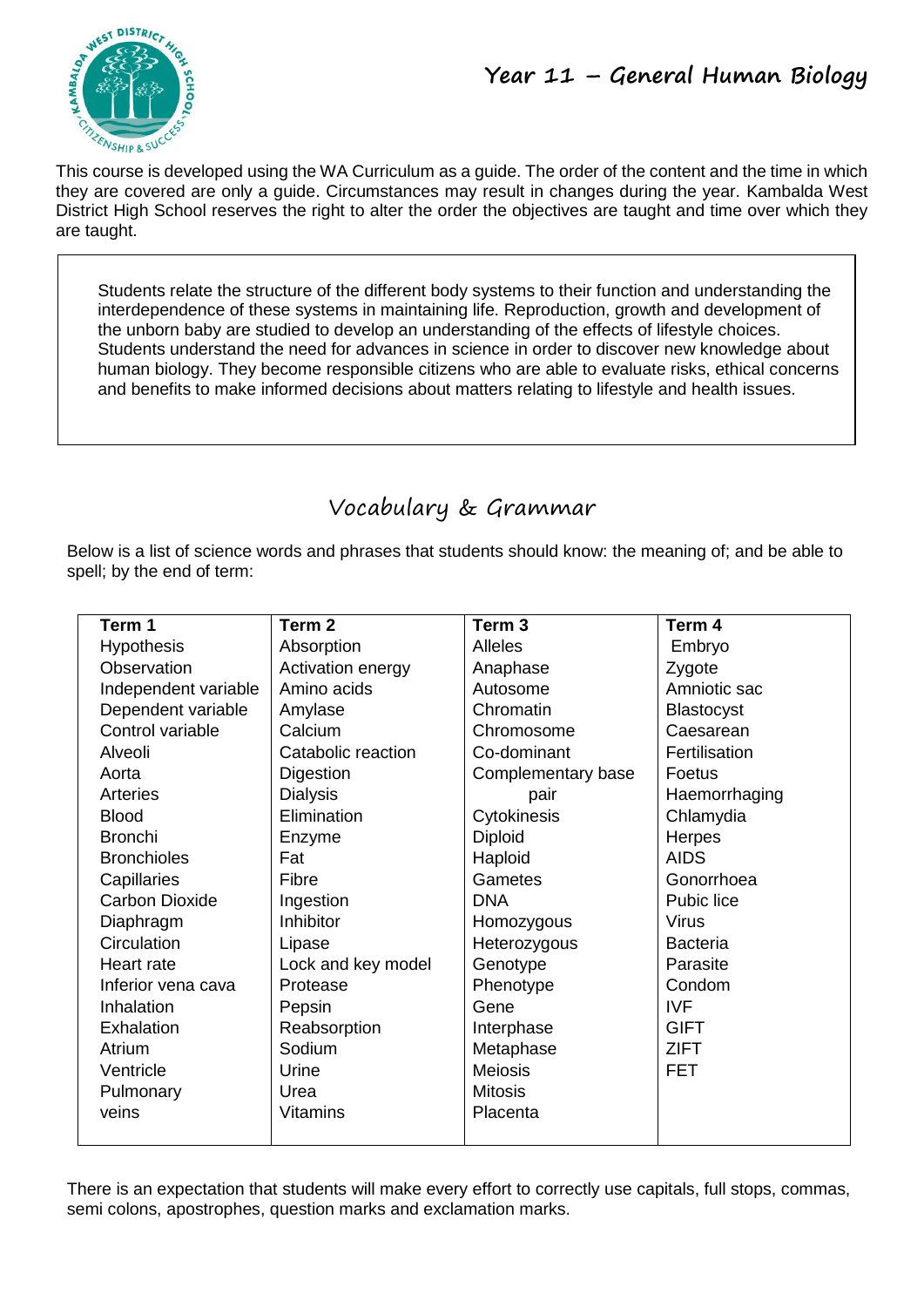

## **Semester 1 – UNIT 1**

## UNIT Description

Healthy Body study using science inquiry skills of the following topics: characteristics of life, body organisation, respiratory system, circulatory system, digestive system, nutrition and diet and the urinary system

| Week           | Topics/Syllabus                                                                                                                                                                                                                                                                                                                                                                                                              | Assessment                 | Resources |
|----------------|------------------------------------------------------------------------------------------------------------------------------------------------------------------------------------------------------------------------------------------------------------------------------------------------------------------------------------------------------------------------------------------------------------------------------|----------------------------|-----------|
|                | Term 1                                                                                                                                                                                                                                                                                                                                                                                                                       |                            |           |
| 1              | <b>Science inquiry skills</b><br>Research, write hypothesis and predict outcomes<br>Design investigations (materials, data, risk assessment, and<br>ethics)<br>Represent and organise data<br>$\overline{\phantom{a}}$<br>Communicate using appropriate science language<br>Interpret scientific texts<br>$\overline{\phantom{a}}$                                                                                           |                            |           |
| 2              | <b>Characteristics of life</b><br><b>MRS GREN</b><br>Cell theory<br>Structure and function of cell components (nucleus,<br>mitochondria, ribosomes, lysosomes and cytoplasm)<br>Observe cell components under microscope using<br>microscope techniques<br>Create appropriate representations of the organs within the<br>system<br>Understanding human body at a cellular level enhanced<br>through advances of microscopes |                            |           |
| 3              | Structure and function of the cell membrane<br>$\blacksquare$<br>Transport across the cell membrane; diffusion, osmosis,<br>endo and exocytosis (passive and active)<br>Aerobic and anaerobic respiration<br><b>Body organisation</b><br>Hierarchal structure of cells, tissues, organs and systems                                                                                                                          |                            |           |
| 4              | <b>Respiratory system</b><br>Structure and function of the respiratory system                                                                                                                                                                                                                                                                                                                                                | Task 1: Model of<br>a cell |           |
| 5              | Factors for efficient gas exchange (large SA:V, thin, moist<br>and vascular)<br>Mechanics of breathing                                                                                                                                                                                                                                                                                                                       |                            |           |
| 6              | Diseases and lifestyle choices that affect the respiratory<br>system and compromise body functioning (long and short term)<br>Diagnosis and treatment of those conditions due to system<br>or organ failure (includes drugs, physical therapy, radiation and<br>surgery/transplant)                                                                                                                                          |                            |           |
| $\overline{7}$ | <b>Circulatory system</b><br>Structures and functions of circulatory system (heart and<br>blood vessels)<br>Create appropriate representations of the organs within the<br>system<br>Structure and function of the components of blood (plasma,<br>red blood cells, white blood cells and platelets)                                                                                                                         |                            |           |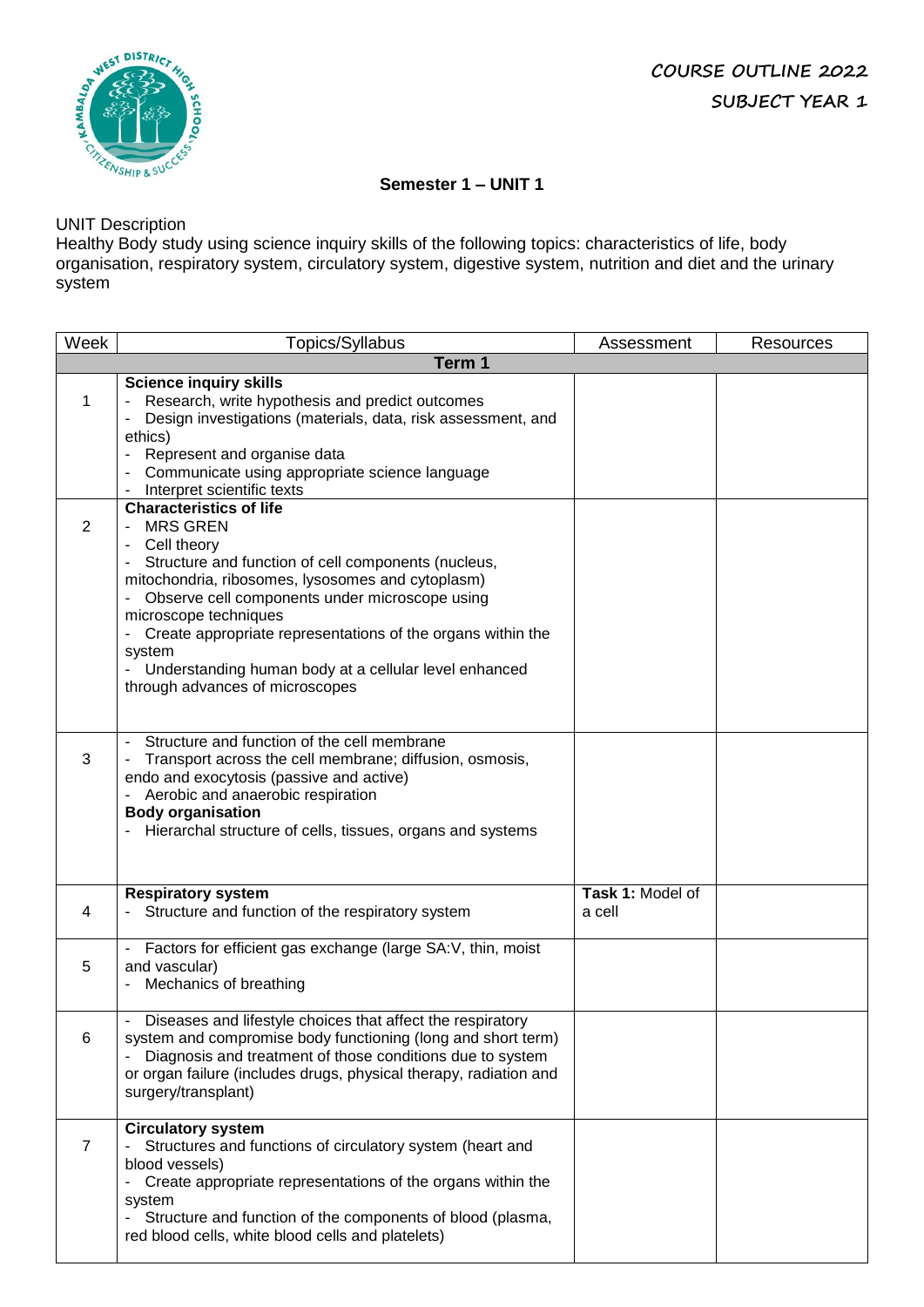| 8              | Efficient transport from exchange surfaces (lungs, digestive<br>system, kidney and cells)<br>Conduct experiment that monitors heart rate and blood<br>pressure and how those relate to bodily functions<br>Represent the data collected in a meaningful way that<br>communicates to a specific audience      |                                                                                                                              |  |
|----------------|--------------------------------------------------------------------------------------------------------------------------------------------------------------------------------------------------------------------------------------------------------------------------------------------------------------|------------------------------------------------------------------------------------------------------------------------------|--|
| 9              | - Effects of cardiovascular disease on the circulatory system<br>Use of scientific texts to make claims and draw conclusions<br>Other diseases, lifestyle choices and conditions of the<br>circulatory system that compromise functioning of the body                                                        | Task 2:<br>Respiratory and<br>circulator systems<br>test                                                                     |  |
| 10             | <b>Digestive System</b><br>- Structures and functions of the digestive system                                                                                                                                                                                                                                |                                                                                                                              |  |
|                | Term <sub>2</sub>                                                                                                                                                                                                                                                                                            |                                                                                                                              |  |
| 1              | Mechanical digestion<br>$\overline{\phantom{a}}$<br>Chemical digestion (amylase, protease and lipase)                                                                                                                                                                                                        |                                                                                                                              |  |
| 2              | What are enzymes<br>$\overline{\phantom{a}}$<br>Digestive enzymes and their functions (names, places<br>made, conditions required and chemicals involved)<br>Factors affecting enzymes                                                                                                                       | Task 3: Enzyme<br>investigation                                                                                              |  |
| 3              | Absorption<br>Elimination<br>Diseases, lifestyle choices and conditions of the digestive<br>system that compromise digestion and absorption of food                                                                                                                                                          |                                                                                                                              |  |
| 4              | What is a healthy diet?<br>$\overline{\phantom{a}}$<br>Malnutrition<br>Main nutrient groups and their uses in the body<br>(carbohydrates, proteins, fats, vitamins and minerals, water)<br>evaluate texts on nutrition and diet<br>construct scientific arguments using evidence about<br>nutrition and diet | Task 4: Fad diets<br>vs. Healthy diet<br>extended<br>response or<br>scenario and<br>recommended<br>diet extended<br>response |  |
| 5              | <b>Urinary System</b><br>Structures and functions of the urinary system                                                                                                                                                                                                                                      |                                                                                                                              |  |
| 6              | What is toxic nitrogenous waste and how it is removed in<br>detail                                                                                                                                                                                                                                           |                                                                                                                              |  |
| $\overline{7}$ | Maintain water balance by working with other<br>organs/systems (including the digestive system, the skin and<br>lungs)                                                                                                                                                                                       |                                                                                                                              |  |
| 8              | Dysfunctions of the kidney and the effect of this on the body<br>$\blacksquare$<br>Treatments of kidney dysfunctions (dialysis and transplants)                                                                                                                                                              | Task 5: Digestive<br>and urinary<br>systems test                                                                             |  |
|                | <b>END OF SEMESTER 1</b>                                                                                                                                                                                                                                                                                     |                                                                                                                              |  |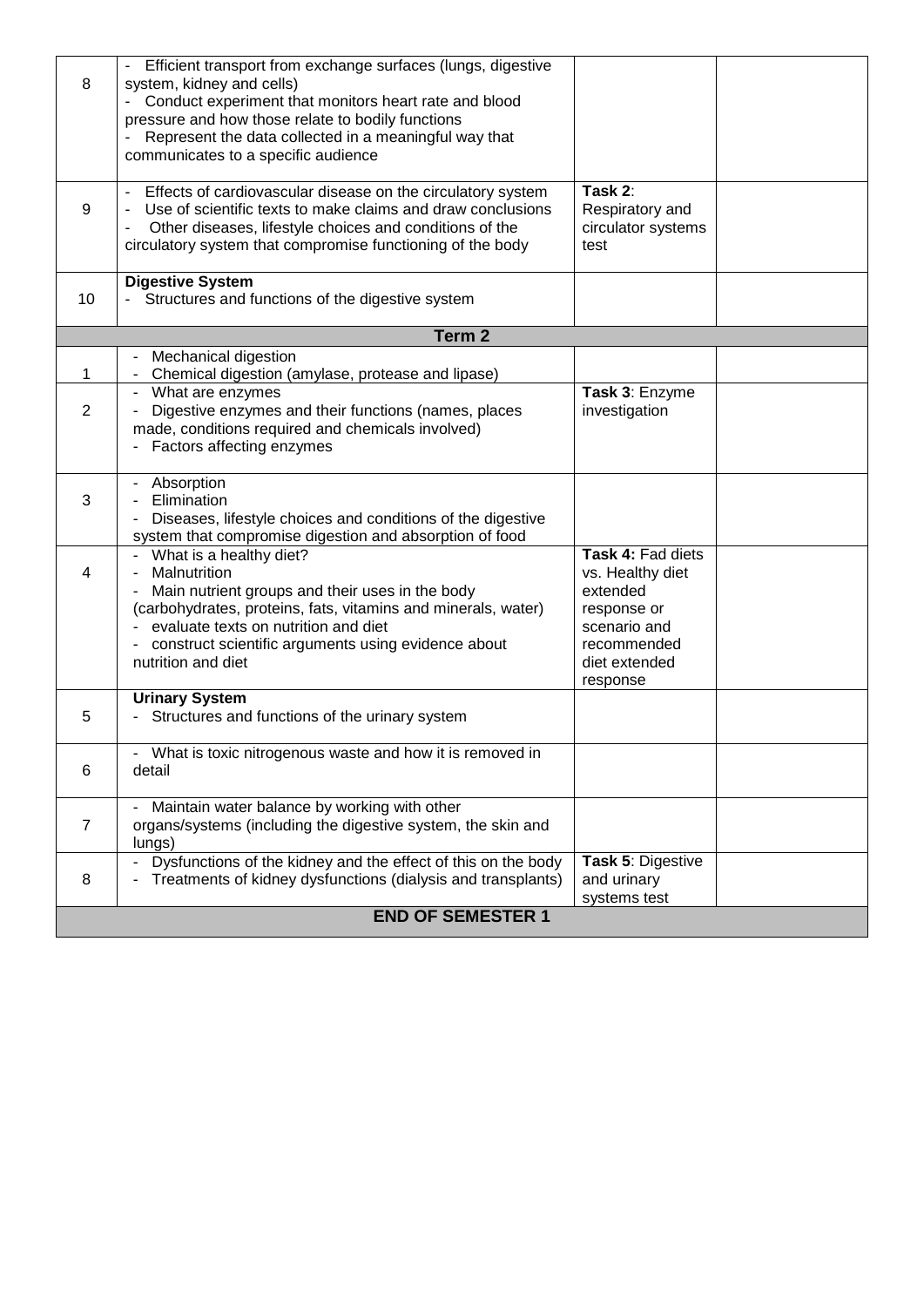## Unit Description

Study of reproduction including: genetic material, cell division, reproductive system, pregnancy, reproductive technologies, sexually transmitted infections

| Week | Topics/Syllabus                                                                                         | Assessment        | <b>Resources</b> |
|------|---------------------------------------------------------------------------------------------------------|-------------------|------------------|
|      | Term <sub>2</sub>                                                                                       |                   |                  |
|      | <b>Genetic Material</b>                                                                                 |                   |                  |
| 9    | - DNA structure and functions                                                                           |                   |                  |
|      | Construct appropriate representations of DNA to communicate                                             |                   |                  |
|      | conceptual understanding                                                                                |                   |                  |
| 10   | Define chromosomes, genes and alleles and their relation to<br>each other                               |                   |                  |
|      | Term <sub>3</sub>                                                                                       |                   |                  |
|      |                                                                                                         |                   |                  |
|      | <b>Cell Division</b>                                                                                    |                   |                  |
| 1    | Mitosis (sequence of events and characteristics of daughter                                             |                   |                  |
|      | cells)<br>Mitosis under the microscope                                                                  |                   |                  |
|      | Factors that affect mitosis                                                                             |                   |                  |
|      | Meiosis (sequence of events and characteristics of daughter                                             | Task 6: DNA/Cell  |                  |
| 2    | cells)                                                                                                  | division model    |                  |
|      | Meiosis under the microscope                                                                            |                   |                  |
|      | Comparison between meiosis and mitosis                                                                  |                   |                  |
|      |                                                                                                         |                   |                  |
|      | <b>Reproductive Systems</b>                                                                             |                   |                  |
| 3    | - Structures and functions of the male and female reproductive                                          |                   |                  |
|      | systems<br>- Create appropriate representations of the organs within the                                |                   |                  |
|      | system                                                                                                  |                   |                  |
|      | Male and female production of gametes via spermatogenesis                                               |                   |                  |
| 4    | and oogenesis                                                                                           |                   |                  |
|      | Relate these processes to mitosis and meiosis                                                           |                   |                  |
|      | Hormones involves in male and female reproduction                                                       |                   |                  |
|      | (testosterone, Oestrogen)                                                                               |                   |                  |
| 5    | Menstrual and ovarian cycles of females<br>Hormones that facilitate these cycles (FSH, progesterone and |                   |                  |
|      | -<br>LH)                                                                                                |                   |                  |
|      | Fertilisation<br>$\blacksquare$                                                                         | Task 7: DNA and   |                  |
| 6    | Full picture consolidation from gamete production to                                                    | reproductive      |                  |
|      | fertilisation                                                                                           | systems test      |                  |
|      | Pregnancy                                                                                               | Task 8: Rat       |                  |
| 7    | - Purpose of fertilisation (2N chromosomes)                                                             | Reproductive      |                  |
|      | Implantation and placenta formation                                                                     | system dissection |                  |
|      | Sequence of gametes->zygote->embryo-> foetus<br>Embryo and foetal development stages                    | scientific report |                  |
| 8    | Mothers characteristics during the trimesters                                                           |                   |                  |
|      | Monitoring foetal development<br>-                                                                      |                   |                  |
|      | Asses advantages and disadvantages of monitoring                                                        |                   |                  |
|      | techniques using scientific data                                                                        |                   |                  |
|      | Ethical discussion about abortion                                                                       |                   |                  |
|      | Sequence of events involved in birth                                                                    | Task 9: Alcohol   |                  |
| 9    | Advantages and disadvantages of different types of birthing                                             | and smoking       |                  |
|      | methods (home, water and hospital)                                                                      | during pregnancy  |                  |
|      | Complications during pregnancy (placenta and umbilical cord)<br>$\qquad \qquad \blacksquare$            | extended          |                  |
|      |                                                                                                         | response          |                  |
|      |                                                                                                         |                   |                  |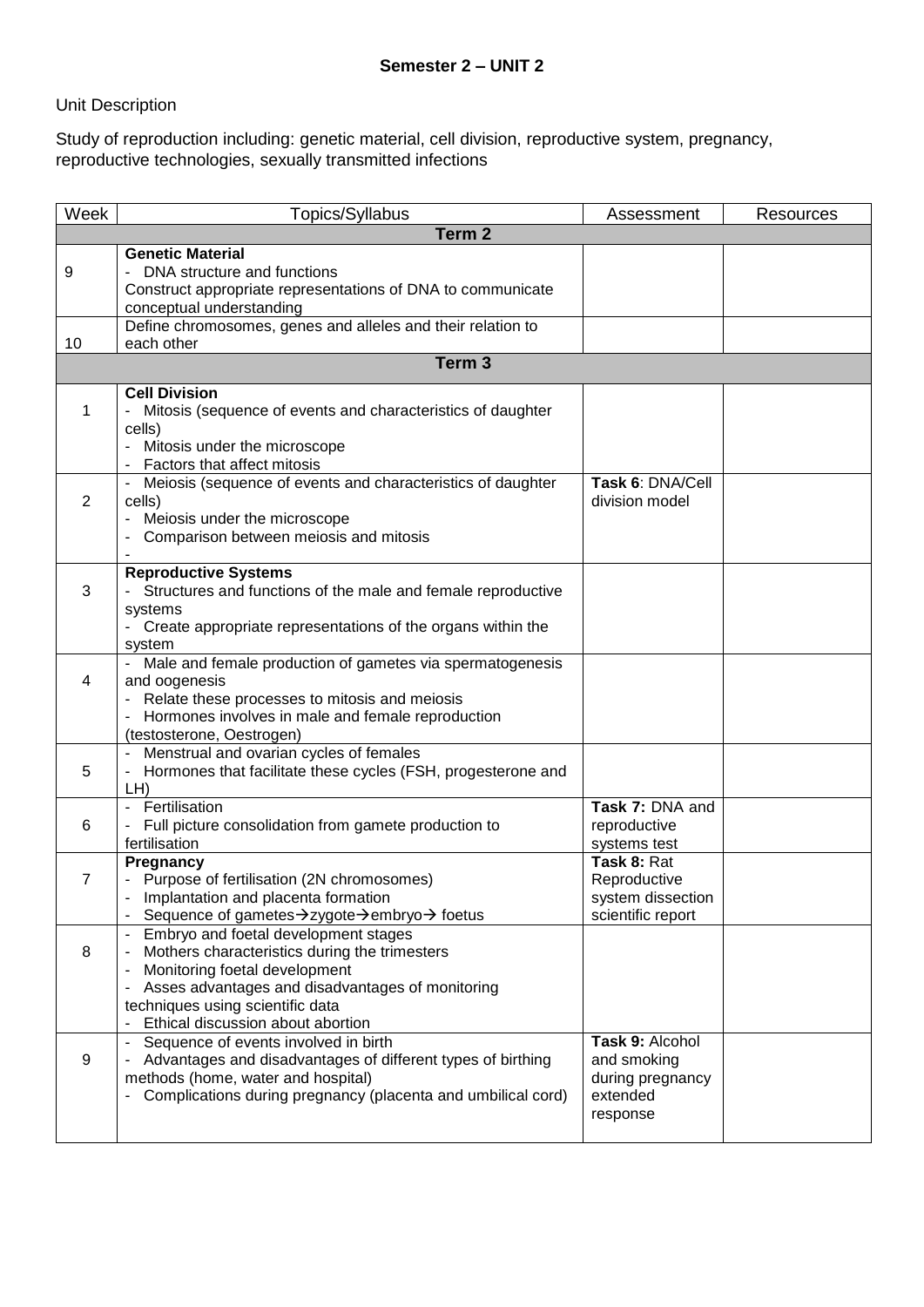| 10 | - Research and interpret scientific texts to draw conclusions<br>about the effects of diet, smoking, drinking and drugs on the baby<br>and the mother<br>Construct appropriate representations of that research to<br>communicate it to a specific audience |                                                             |  |
|----|-------------------------------------------------------------------------------------------------------------------------------------------------------------------------------------------------------------------------------------------------------------|-------------------------------------------------------------|--|
|    |                                                                                                                                                                                                                                                             |                                                             |  |
|    | Term 4                                                                                                                                                                                                                                                      |                                                             |  |
|    | <b>Reproductive Technologies</b><br>Causes of infertility in males and females<br>Infertility treatments (IVF, GIFT, ZIFT and FET)                                                                                                                          |                                                             |  |
| 2  | Ethical considerations and scenarios surrounding infertility<br>$\blacksquare$<br>treatments<br>Parental testing for disorders (genetics, disorders)<br>$\overline{\phantom{a}}$                                                                            |                                                             |  |
| 3  | Contraception<br>Methods of contraception (STI and/or pregnancy)<br>Advantages and disadvantages of contraception                                                                                                                                           | <b>Task 10:</b><br>Pregnancy, Birth<br>and infertility test |  |
| 4  | <b>Sexually Transmitted Infections</b><br>Methods of transmission<br>Causes (bacteria, viral, fungi or parasitic)<br>Symptoms or lack of timing when appear<br>Treatment methods, if available                                                              | Task 11: Safe<br>sex practices<br>extended<br>response      |  |
| 5  | Interpret scientific texts to evaluate STI's and contraception<br>Construct appropriate representations to demonstrate<br>understanding of STI's and contraceptives to communicate to a<br>specific audience                                                |                                                             |  |
|    | <b>END OF SEMESTER 2</b>                                                                                                                                                                                                                                    |                                                             |  |